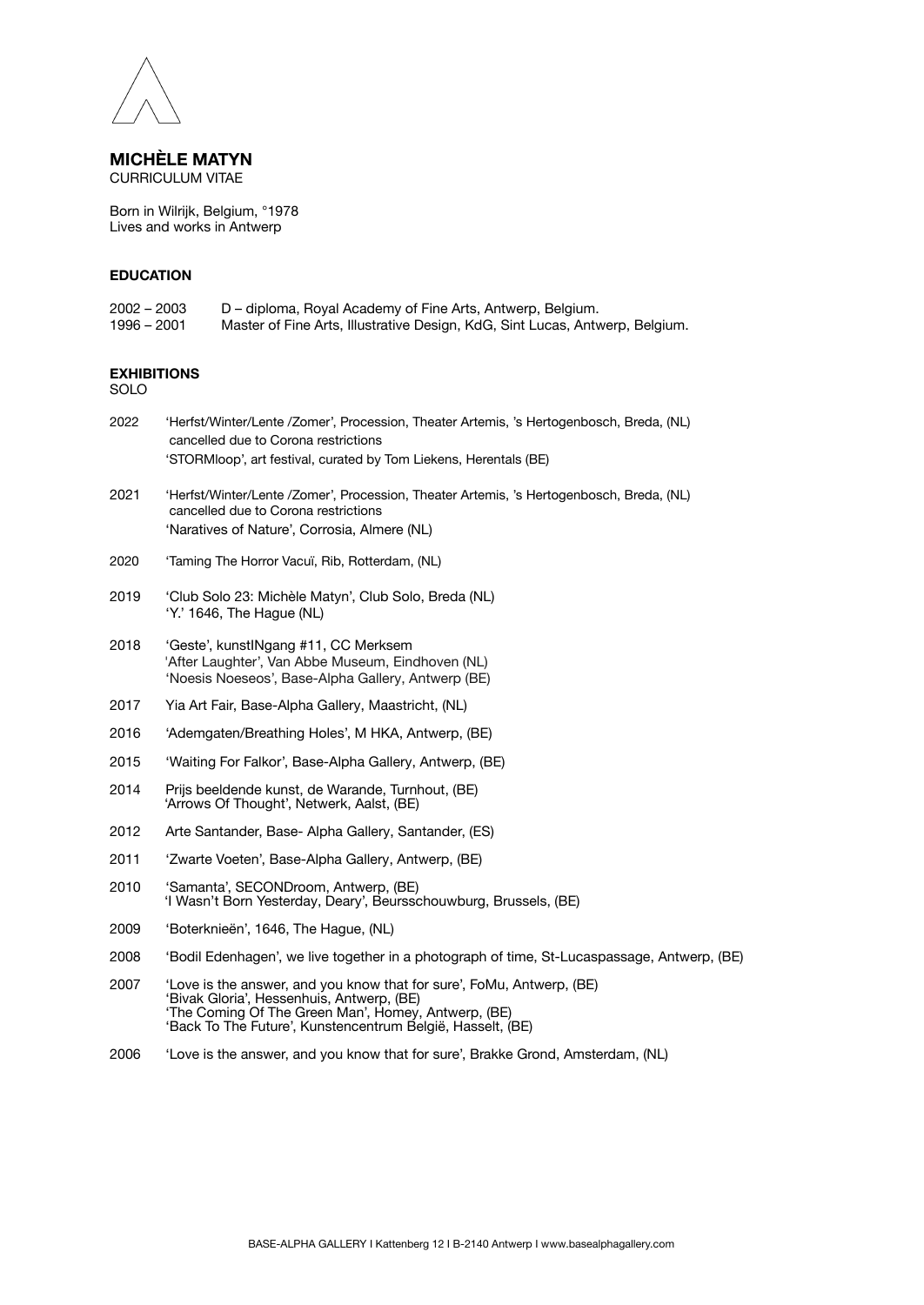

## GROUP EXHIBITIONS SEL ECTION

- 2022 'Oude Wijn in Nieuwe Zakken', De Warande, Turnhout, (BE) 'Stormloop', STORM, Herentals, (BE) 'Planet Caravan', Berchem, Antwerp Art curated by Ekaterina Vorontsova, (BE)
- 2021 'Eurasia', M HKA, Antwerp (BE) 'Compagnon de Route', Base-Alpha Gallery, Antwerp (BE) crrated by Lieven Segers 'ONBOARDS Biennale', Antwerp (BE) 'Posture Editions', SMAK, Ghent (BE) 'Narratives Of Nature', Corrosia, Almere, (NL) ''Performing the Fringe', part 3 – Pori Art Museum, Pori (FI) 'Tickertape', Botanicc, Antwerpen & Brussels (BE) 'Art Rotterdam', Base-Alpha Gallery, Rotterdam (NL)
- 2020 'Performing the Fringe', Part 2 Konsthall C, Stockholm (SE) 'Performing the Fringe', Part 1 – Research Hikes, Vilnius, (LT) 'Taming the Horror Vacui', RIB, Rotterdam (NL) 'Een blik achter de muur', Blikfabriek Hoboken, Antwerpen (BE)
- 2019 'Amberes Roberto Bolaño's Antwerp', M HKA, Antwerp (BE) 'Performing The Fringe', project curated by Jussi Koitela, Part 1 – Pori (FI) 'With a little help from my friends', Base-Alpha Gallery, Antwerp (BE) 'Ceres', 252CC, Ekeren (BE) 'Ik zie, ik zie, ik zie wat jij niet ziet', De Serre, Hasselt (BE)
- 2018 'Art Rotterdam', Base-Alpha Gallery, Rotterdam (NL) 'Photo Friction', Cultuurcentrum Mechelen (BE) '20 years NICC', NICC, Antwerpen (BE) 'Fusée de la Motographie' in collaboration with Recyclart, Brussels, Liège, Arles (FR), Berlin, (D) 'ABC Klublounge', ABC Klubhuis, Antwerpen (BE)
- 2017 '10 Years Base-Alpha Gallery // Part I: Artists of the Gallery', Base-Alpha Gallery, Antwerp, (BE) 'Wheredolendandyoubegin, On Secularity' GIBCA, Göteborg, (SE)
- 2016 '11 kunstenaars tegen de muur', public space of Antwerp, (BE) 'Het Zwarte Gat', Hof de Bist, CC252, Ekeren, (BE) 'Ten Dans', CC, Maasmechelen, (BE)
- 2015 'Alanica', Vladikavkaz, (RUS) 'Mijn Vlakke Land', Over fotografie en landschap, FoMu, Antwerp, (BE) 'Facing You', Kunsthuis, Geel, (BE) 'Teardrops (In My Eyes)', Base-Apha Gallery, Antwerp, (BE) 'Fort Art/Art Fort', Wilrijk, (BE) 120 Minutes, Art Brussels, Brussels, (BE)
- 2014 'Un Voyage Autour De Ma Chambre', Het Bos, Antwerp, (BE) 'Allegory Of The Cave Painting', Extra City, Antwerp, (BE) 'Allegory Of The Cave Painting', Middelheim museum, Antwerp, (BE)
- 2013 'Shame, Hide And Show, Error One', Pianofabriek, Brussels, (BE) 'At Random', CC De Steiger, Menen, (BE)
- 2012 'Vinyl In The Studio', Artists' record sleeves in Belgium, Mu.ZEE, Ostend, (BE) Just Mad Miami, Base-Alpha Gallery, (US) 'Rond De Put', Antwerpse avant garde ten Noorden van het Zuid, CC Ekeren, (BE) Art Brussels, represented by Base-Alpha Gallery, Brussels, (BE)
- 2011 'Finisterre.', State of the art van de jonge fotografie in België, FotoMuseum, Antwerp, (BE) Art Brussels, Base-Alpha gallery, Brussels, (BE) 'The Paper Of Henri', collaboration with Cakehouse and Scheld'apen, Antwerp, (BE) 'Accrochage', Base-Alpha, Antwerp, (BE) 'De Bomen In', openbare ruimte, Eisden, (BE) 'A Group Show', RE-collective, Croxhapox, Ghent, (BE)
- 2010 'A Horse With No Name', CC Belgica, Dendermonde, (BE)